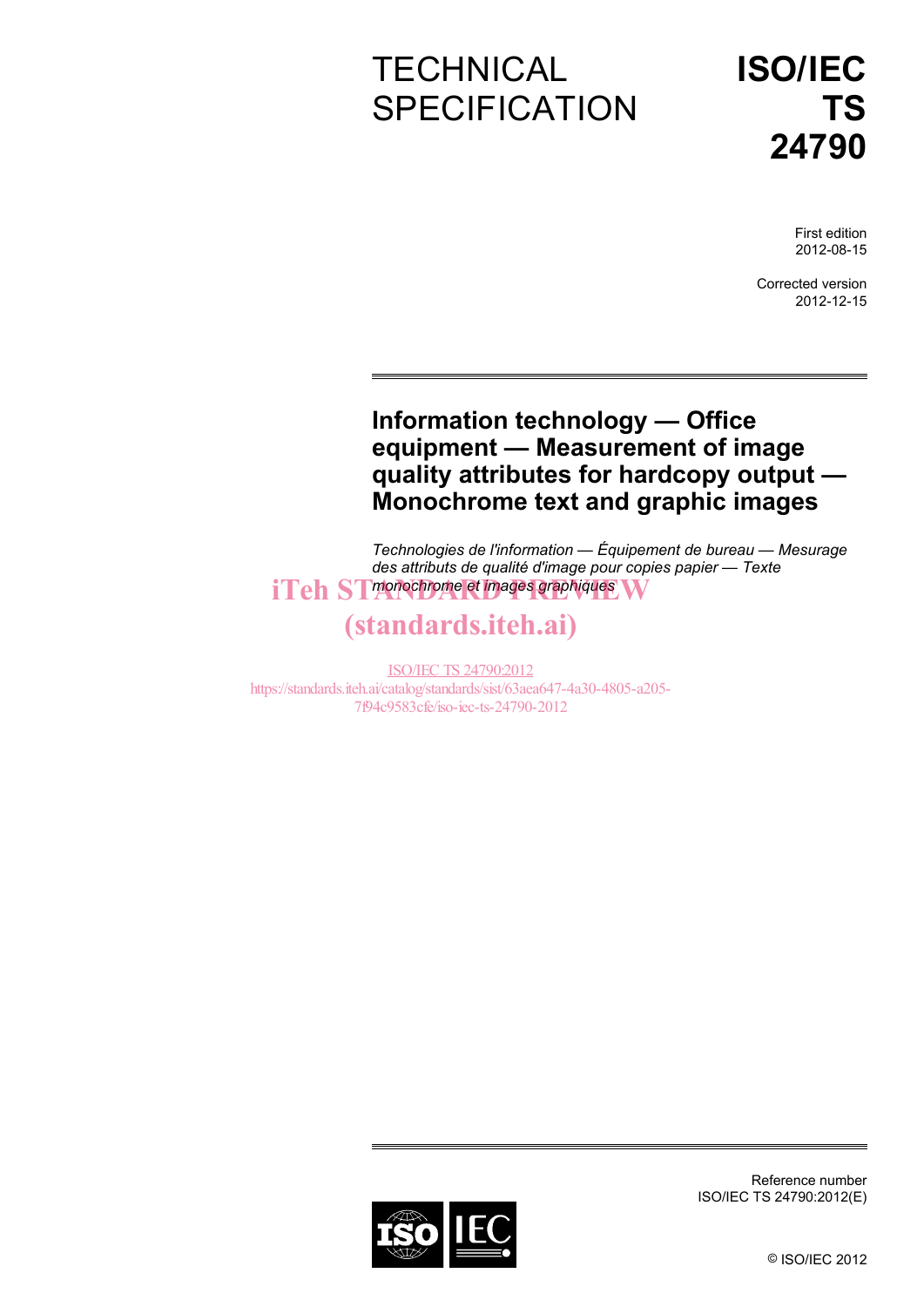## iTeh STANDARD PREVIEW (standards.iteh.ai)

ISO/IEC TS 24790:2012 https://standards.iteh.ai/catalog/standards/sist/63aea647-4a30-4805-a205- 7f94c9583cfe/iso-iec-ts-24790-2012



#### © ISO/IEC 2012

All rights reserved. Unless otherwise specified, no part of this publication may be reproduced or utilized in any form or by any means, electronic or mechanical, including photocopying and microfilm, without permission in writing from either ISO at the address below or ISO's member body in the country of the requester.

ISO copyright office Case postale 56 · CH-1211 Geneva 20 Tel. + 41 22 749 01 11 Fax + 41 22 749 09 47 E-mail copyright@iso.org Web www.iso.org

Published in Switzerland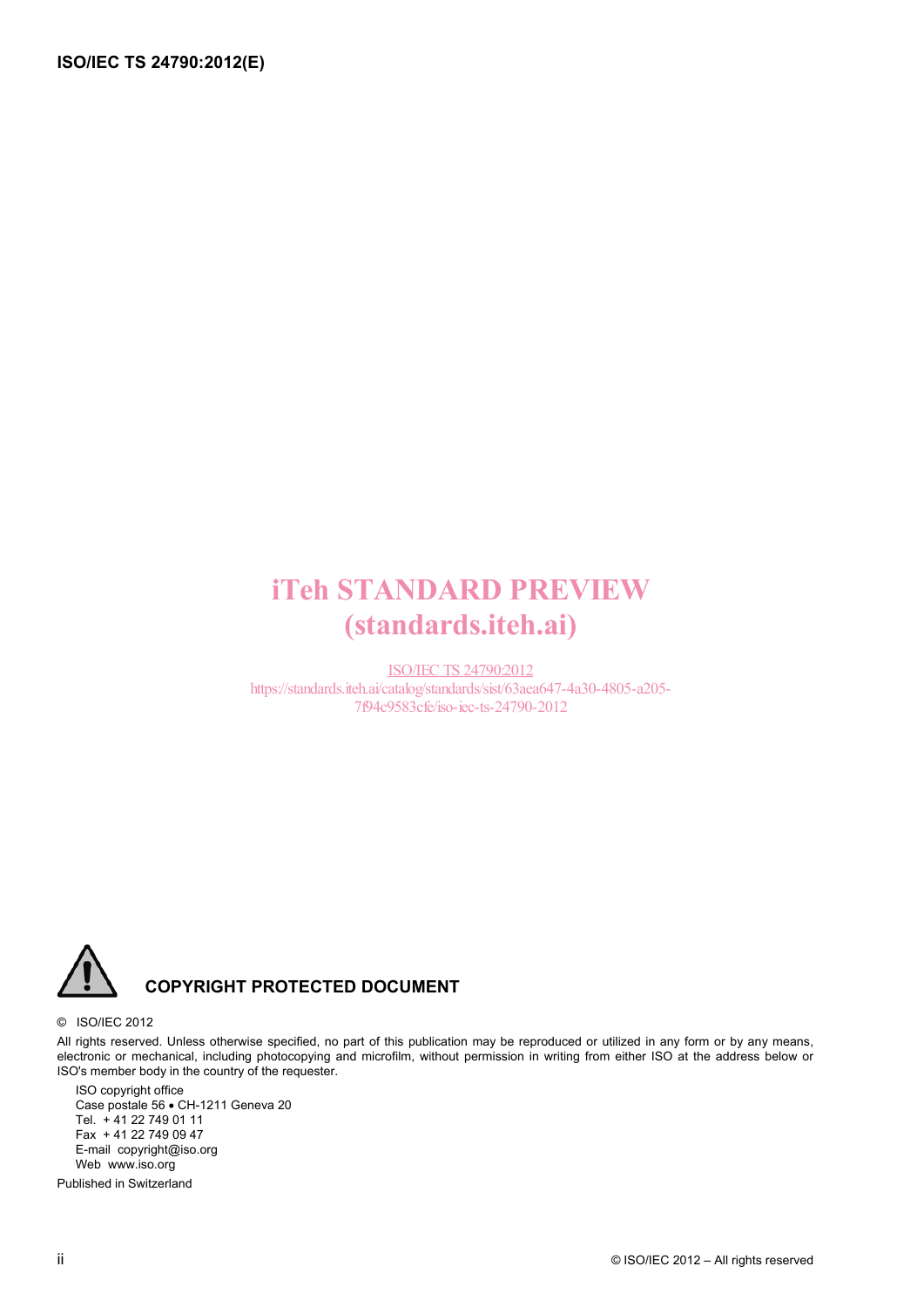## **Contents**

| 1                                            |                                       |  |
|----------------------------------------------|---------------------------------------|--|
| 2                                            |                                       |  |
| 3                                            |                                       |  |
| $\overline{\mathbf{4}}$<br>4.1<br>4.2<br>4.3 |                                       |  |
| 5<br>5.1<br>5.2<br>5.3                       |                                       |  |
| 6<br>6.1<br>6.2<br>6.3                       | Conformance standard STANDARD PREVIEW |  |
|                                              |                                       |  |
|                                              |                                       |  |
|                                              |                                       |  |
|                                              |                                       |  |
|                                              |                                       |  |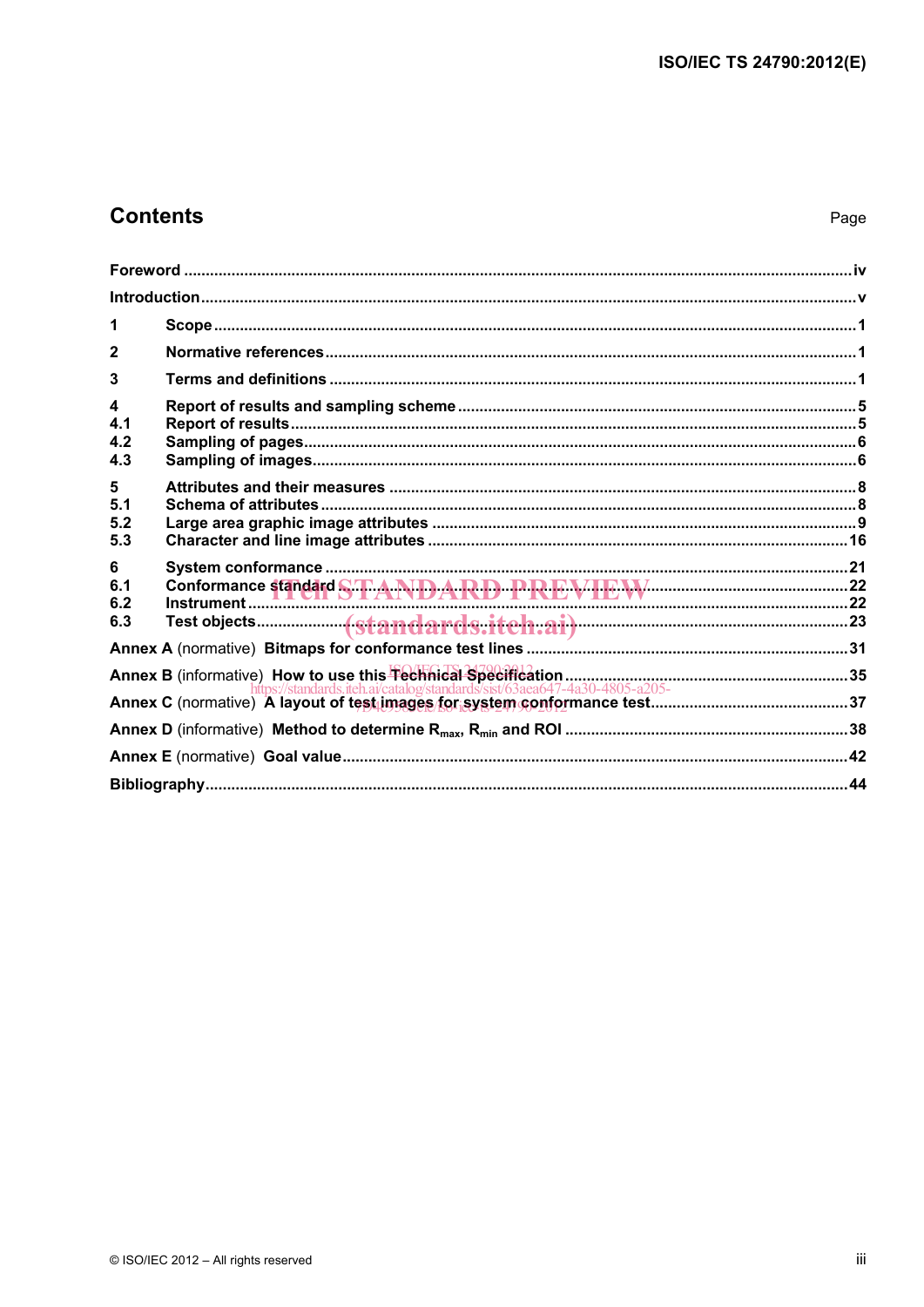## **Foreword**

ISO (the International Organization for Standardization) and IEC (the International Electrotechnical Commission) form the specialized system for worldwide standardization. National bodies that are members of ISO or IEC participate in the development of International Standards through technical committees established by the respective organization to deal with particular fields of technical activity. ISO and IEC technical committees collaborate in fields of mutual interest. Other international organizations, governmental and non-governmental, in liaison with ISO and IEC, also take part in the work. In the field of information technology, ISO and IEC have established a joint technical committee, ISO/IEC JTC 1.

International Standards are drafted in accordance with the rules given in the ISO/IEC Directives, Part 2.

The main task of the joint technical committee is to prepare International Standards. Draft International Standards adopted by the joint technical committee are circulated to national bodies for voting. Publication as an International Standard requires approval by at least 75 % of the national bodies casting a vote.

In other circumstances, particularly when there is an urgent market requirement for such documents, the joint technical committee may decide to publish an ISO/IEC Technical Specification (ISO/IEC TS), which represents an agreement between the members of the joint technical committee and is accepted for publication if it is approved by 2/3 of the members of the committee casting a vote.

An ISO/IEC TS is reviewed after three years in order to decide whether it will be confirmed for a further three years, revised to become an International Standard, or withdrawn. If the ISO/IEC TS is confirmed, it is<br>reviewed again after a further three vears, at which time it must either he transformed into an International reviewed again after a further three years, at which time it must either be transformed into an International Standard or be withdrawn.

#### ISO/IEC TS 24790:2012

Attention is drawn to the possibility that some of the elements of this document may be the subject of patent rights. ISO shall not be held responsible for identifying any ior all such patent rights.

ISO/IEC TS 24790 was prepared by Joint Technical Committee ISO/IEC JTC 1, *Information technology*, Subcommittee SC 28, *Office equipment*.

This first edition of ISO/IEC TS 24790 cancels and replaces the first edition of ISO/IEC 13660:2001, which has been technically revised.

This corrected version of ISO/IEC TS 24790 cancels the above sentence that states that ISO/IEC TS 24790 cancels and replaces ISO/IEC 13660:2001.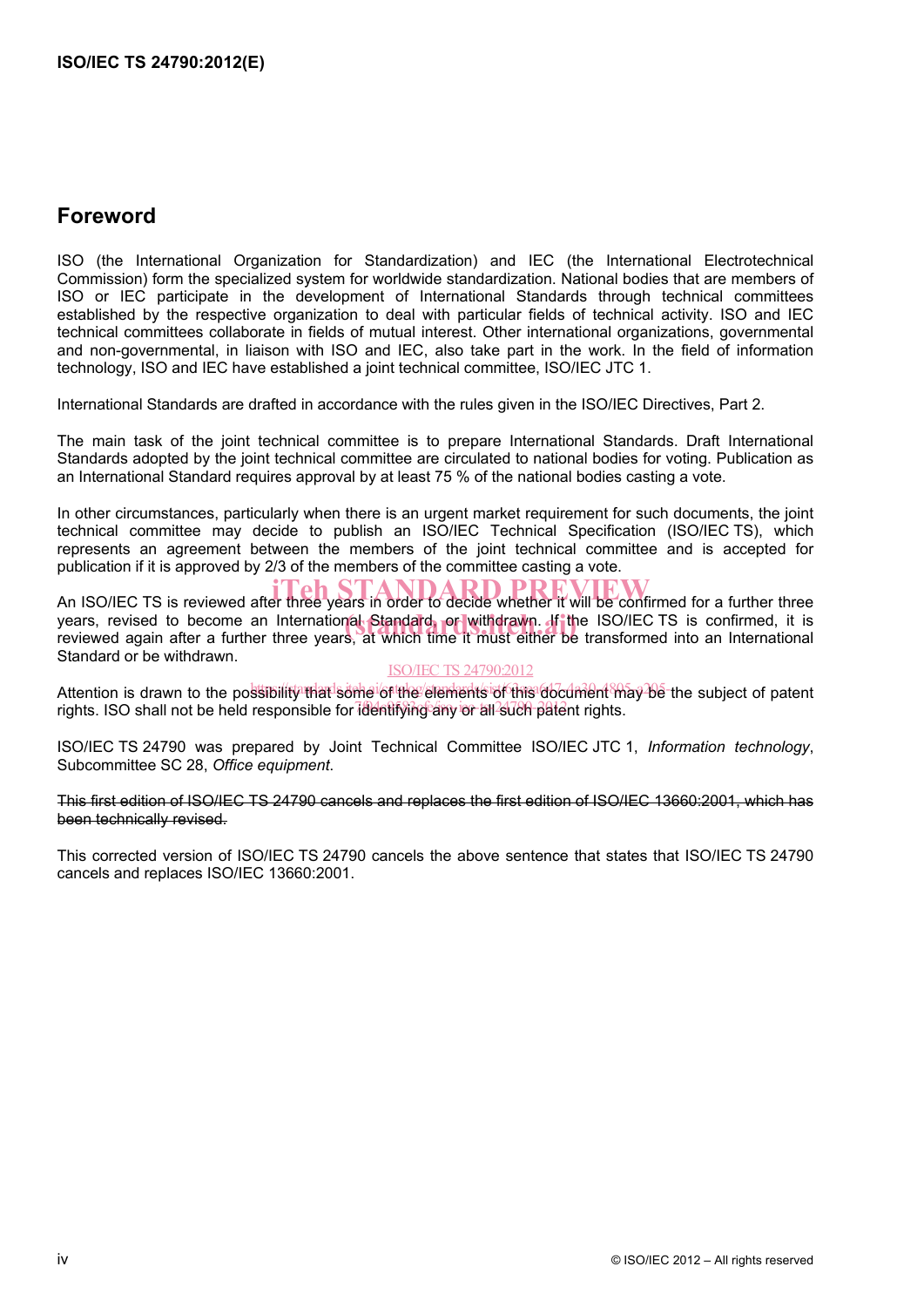## **Introduction**

This Technical Specification is designed to help a quality control engineer evaluate the image quality of prints from office imaging systems.

In traditional imaging systems (such as ink-on-paper printing), an image is evaluated by comparison to an original or master version of that image. In many electronic imaging systems, however, the image is created digitally within the system. There is no hardcopy master and so there can be no evaluation by comparison in the ordinary way.

Often, those who operate electronic imaging systems ensure good image quality by controlling the imaging process. They use test targets and reference images to evaluate the performance of the system.

If it is not possible to control image quality by controlling the imaging process and if no test target or reference image is available, we can rely only on direct evaluation of properties of the image itself.

To perform intrinsic evaluations of image quality, we must consider the nature of an image that is output. An image is some organization of information in space. We assume that these signals have some purpose or are making some attempt at communication. Good image quality means that the image is legible (the organization and information can be interpreted) and that it has a pleasing appearance.

Our goals in developing this Technical Specification were to compile a list of image attributes that (taken together) correlate to human perception of print quality and to develop measurement methods for these attributes that can be automated and carried out on a simple system. attributes that can be automated and carried out on a simple system.

Legibility and appearance have several aspects: TS 24790:2012

https://standards/sist/63aea647-4a30-4805-a205-

- Detail can be detected easily. 7f94c9583cfe/iso-iec-ts-24790-2012
- Image elements are well isolated from the background.
- The image has a minimum of gross defects.
- The imaging system has good geometric fidelity.

Not all these factors can be covered by evaluation of intrinsic, quantitative image quality attributes. Many of them have a large psychological or cultural component that is difficult to evaluate.

A print made with large optical reduction or one that is out of focus might still have excellent edge quality (and be totally lacking in gross defects, banding, noise, etc.) and yet be illegible. This could occur primarily because of the high process gamma (contrast) that is characteristic of many xerographic processes. Thus, the process can produce apparently sharp edges in spite of the loss in resolution. Without a resolution target of some kind, the extent of the resolution loss, and hence legibility, may not be known.

The purpose of this Technical Specification is to present a set of objective, measurable attributes that give some correlation to the perceived quality of an image to a human observer at a standard viewing distance. The standard will allow a user of printed material to sort samples into several groups, from excellent to bad.

The attributes and methods for their assessment are based on several assumptions:

- The image represents an attempt at communication.
- There is uniformity within identifiable image elements.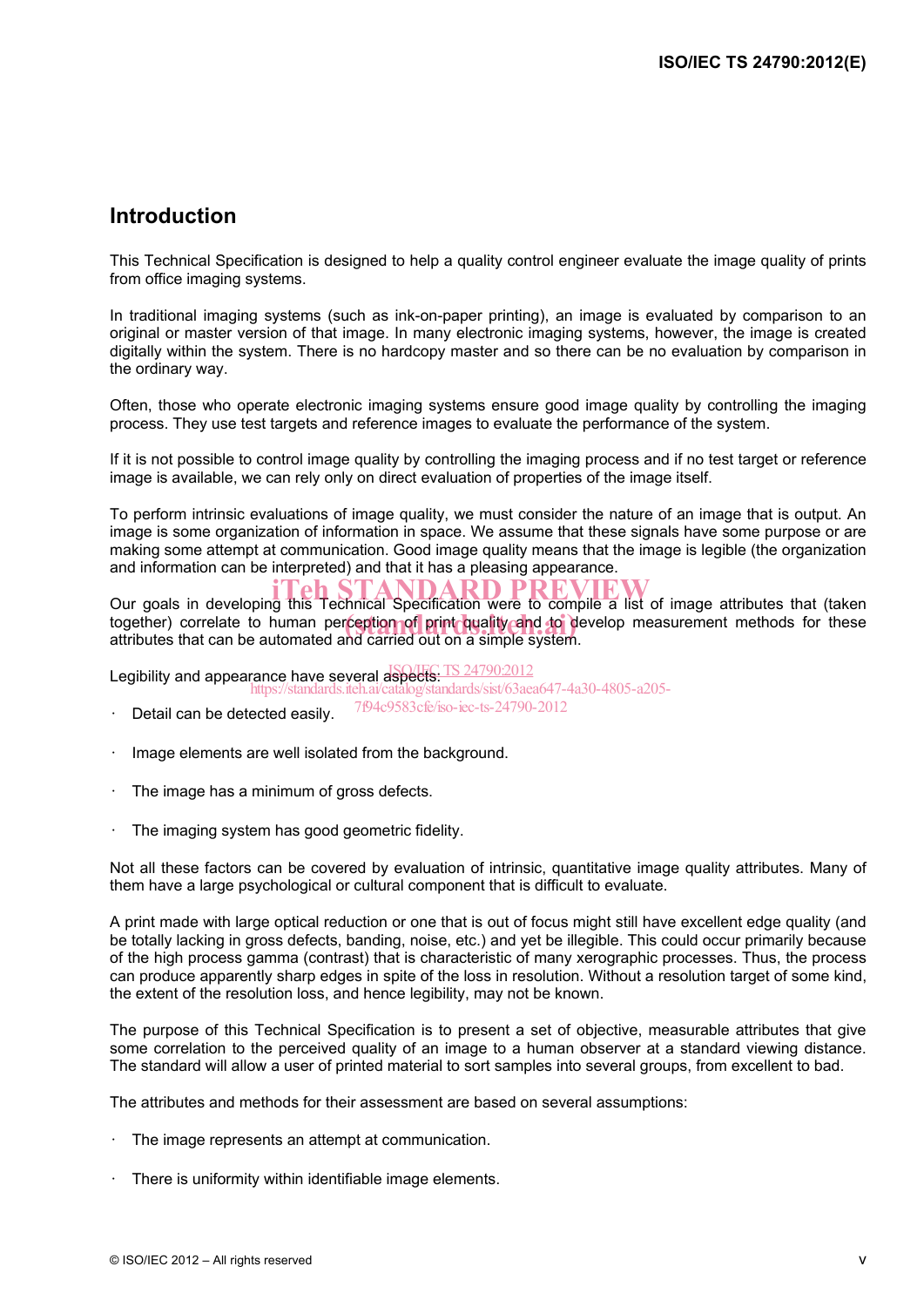• Character images, symbols, and graphic elements are regular (that is, they are intended to be identical when they have multiple, similar occurrences).

Samples with extreme gross defects have been screened out.

This Technical Specification applies to monochrome images made up of text, graphics, and other image objects with two tone levels of a single colour (typically black image on white paper) or halftones, images with more nominal gray levels. This Technical Specification does not cover continuous tone images, colour images, and so on.

Image quality measurement can be thought of as divided into diagnostic (high resolution), and visual scale (low resolution) procedures. Diagnostic measurements typically use precision test targets and instrumentation and are key to much engineering work. The present procedure, by contrast, is limited to phenomena visible to the naked eye and does not permit test patterns.

The working group has taken the approach of selecting simple and (in our judgment) effective metrics, rather than attempting to prove that our method of doing a given job will always be the most exact.

How will this Technical Specification actually be implemented? A complete evaluation system has four components: an image capture device, evaluation software, application-specific quality standards and sampling plan. The end user may choose to develop all these parts himself or he may choose to purchase one or more components from a commercial supplier.

Any equipment capable of gathering data appropriate to these measurements is understood to have a complex instrument function. Rather than attempting to explore the relationship among these instrument complex instrument function. Rather than, attempting to explore the relationship among these instrument<br>functions, the working group has defined reference images, and target values for them. If these target values are achieved by an instrument, calibration will be acceptably good.

## (standards.iteh.ai)

This is not an attempt to break new ground in image science. It is an attempt to provide suppliers and customers for copies / prints with a practical and objective way to communicate about basic image quality parameters. https://standards.iteh.ai/catalog/standards/sist/63aea647-4a30-4805-a205-

7f94c9583cfe/iso-iec-ts-24790-2012

ISO/IEC 13660 was developed and standardized by the point of view described above. ISO/IEC 13660 is currently the only available systematic image quality attribute measurement standard. ISO/IEC 13660 has had a great influence on related industries and image quality measurement instruments based on ISO/IEC 13660 are already marketed. However, due to the limited development time, it was standardized with many issues unresolved, and therefore ISO/IEC 13660 has not been adopted as widely as expected. The main issues are listed as following.

1. The test chart and methods for measurement system conformance are only specified for some of character and line attributes. For large area graphic image attributes, neither test charts nor methods are specified. Eight items of image quality attribute for character and line image and six items of image quality attribute for large area graphic image are defined, and each measuring method is specified. Of the 14 image quality attributes, the conformance test method, the conformance test chart, and the targeted value for measurement apparatus conformance are specified for only four of the character and line image quality attributes, leaving 10 of the image quality attributes with no conformance specifications

2. Physical measures (line width, voids) and psychophysical factors (darkness, graininess, etc.) are intermingled, and are all defined as image quality attributes

3. The goal values for measurement system conformance are available for only four of character and line attributes. And the allowances are very large.

4. When one measures the character and line image quality attributes according to ISO/IEC 13660, the resulting values have large variation and they do not correspond well with subjective evaluations.

The Japanese WG4 which took charge of ISO/IEC 13660 within the SC28 committee of Japan pointed out these issues, and a NWIP to revise the ISO/IEC 13660 was proposed in January, 2006. Five participating nations were secured at the NWIP vote, and the NWIP was approved. The project to develop ISO/IEC NP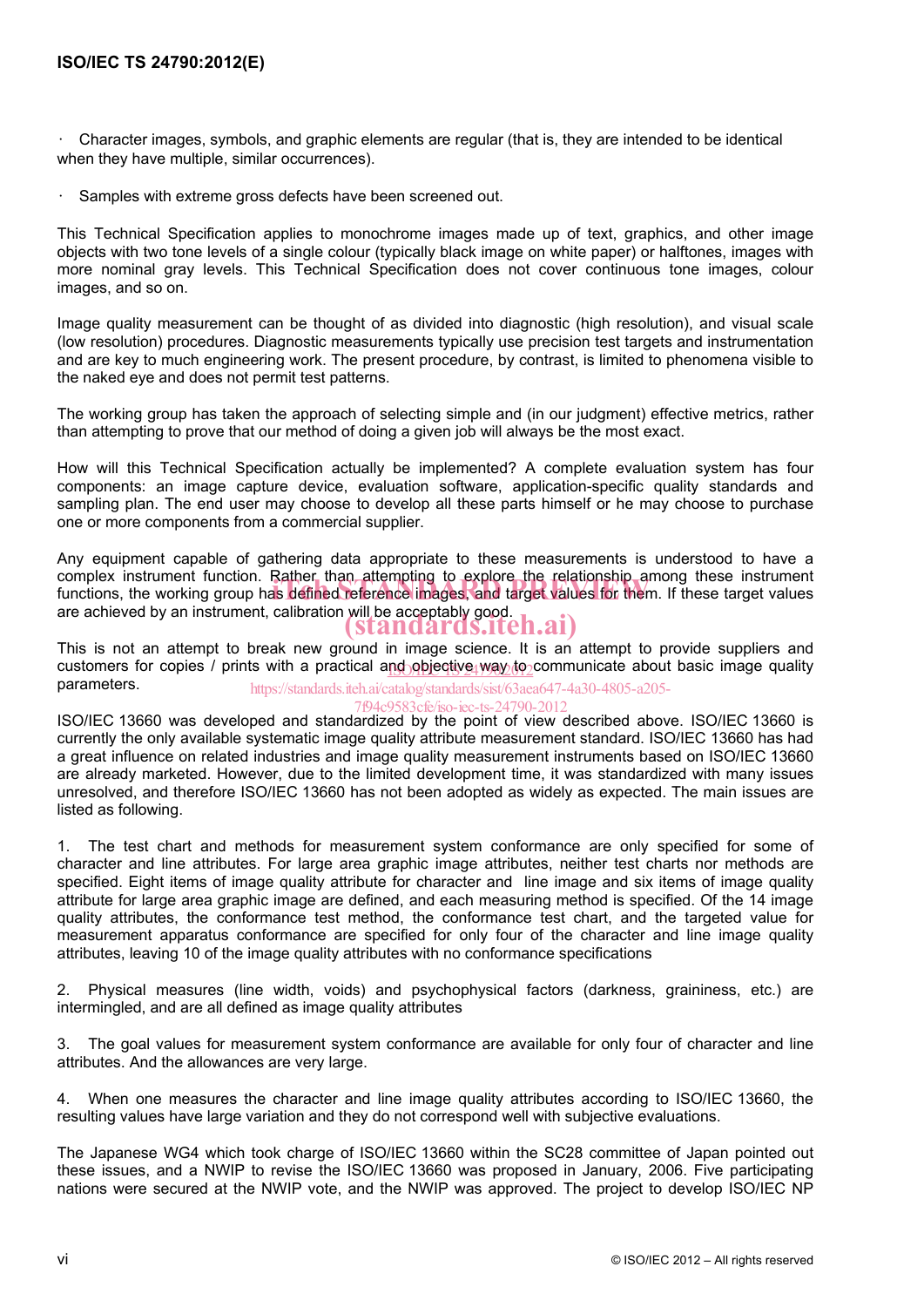24790 (Information Technology 3 Office Equipment — Measurement of image quality attributes for hardcopy output — Monochrome text and graphic images) was started in July, 2006.

The ISO/IEC 24790 project added the following content to ISO/IEC 13660 to resolve the issues which ISO/IEC 13660 had and to improve the measurement accuracy.

1. Banding which is a common image quality defect of the hard copy output in a printer or a copying machine is added as one of the image quality attributes of a large area graphic image.

2. Conformance test charts and the goal values for measurement system qualification are specified to three character and line image attributes and seven large area graphic image attributes.

3. The fundamental resolution of the scanner for measurement was increased from 600 spi to 1200 spi to reduce the measurement variation.

4. Nearly all of the image quality attributes defined in ISO/IEC 13660 have been redefined in ISO/IEC 24790 to eliminate intermingling physical measures and psychophysical factors.

5. In order to improve the correspondence between image quality attributes and subjective evaluations, an image quality attribute verification experiment was conducted on seven items of image quality attributes to select prediction algorithms for image quality attributes that have the highest correlation with subjective evaluation. The verification experiment was conducted by five countries including Japan, U.S.A, China, South Korea, and the Netherlands.

Verification of the goal values specified in this Technical Specification is under development.

iTeh STANDARD PREVIEW

## (standards.iteh.ai)

ISO/IEC TS 24790:2012 https://standards.iteh.ai/catalog/standards/sist/63aea647-4a30-4805-a205- 7f94c9583cfe/iso-iec-ts-24790-2012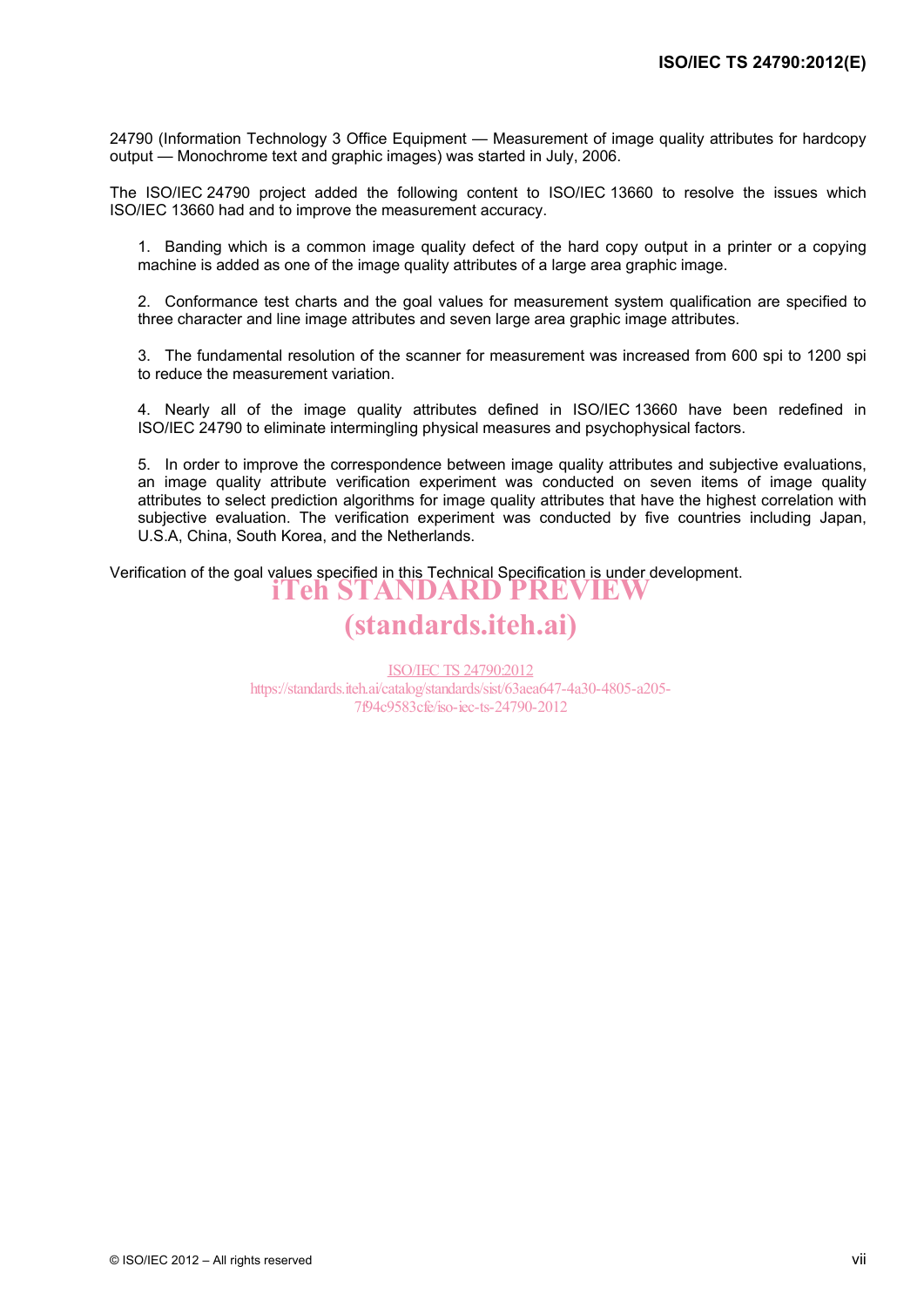## iTeh STANDARD PREVIEW (standards.iteh.ai)

ISO/IEC TS 24790:2012 https://standards.iteh.ai/catalog/standards/sist/63aea647-4a30-4805-a205- 7f94c9583cfe/iso-iec-ts-24790-2012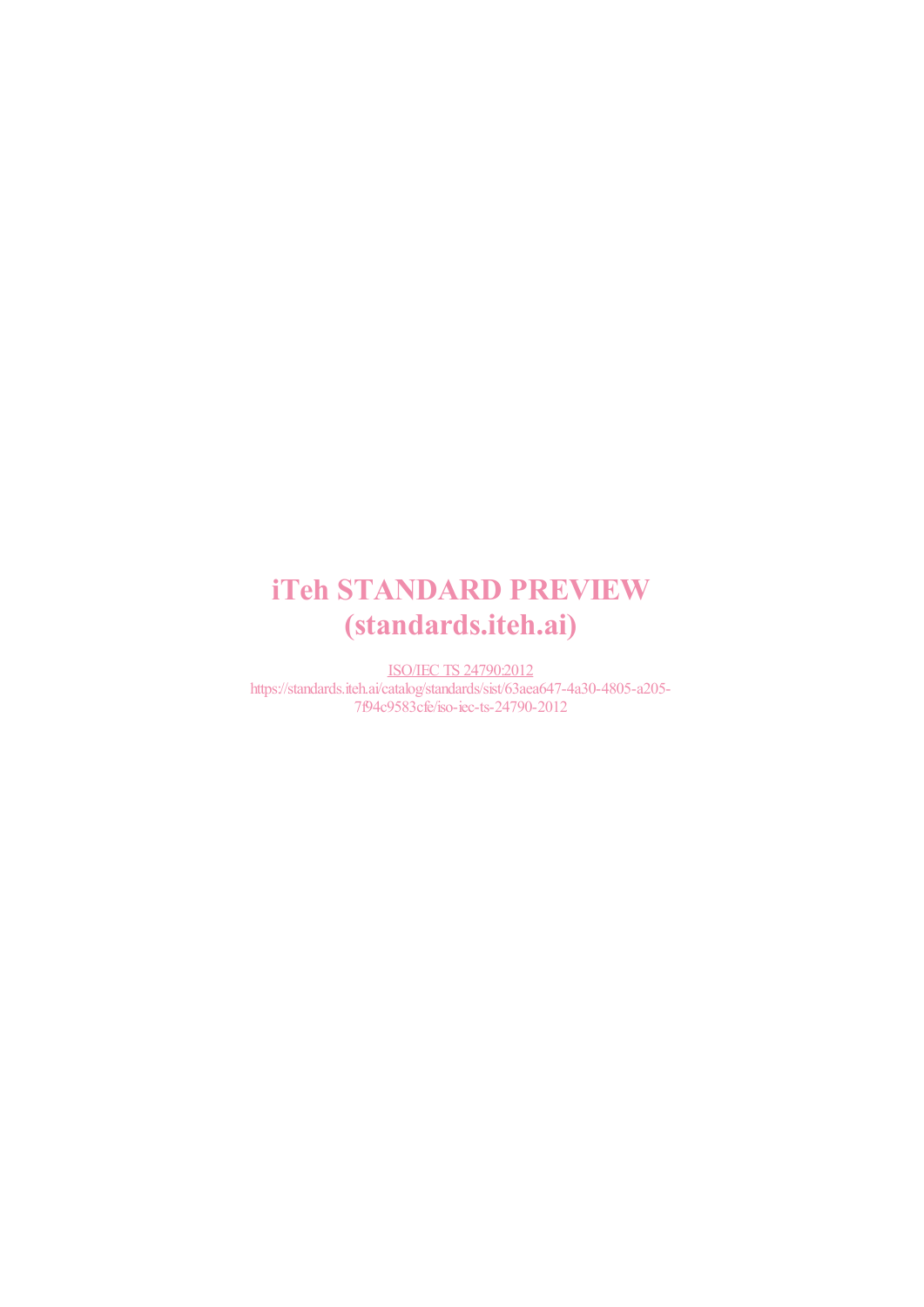## **Information technology — Office equipment — Measurement of image quality attributes for hardcopy output — Monochrome text and graphic images**

## **1 Scope**

This Technical Specification specifies device-independent image quality attributes, measurement methods, and analytical procedures to describe the quality of output images from hardcopy devices. This Technical Specification is applicable to human-readable monochrome documents produced from printers and copiers.

The attributes, methods and procedures rely on measurable properties of printed text and graphic images. Special targets or reference images are not required, but image elements must meet some minimal requirements, e.g. on size or number present, in order to be useful for adequate measurements. The Technical Specification is not applicable to images on media other than hardcopy (e.g. images on a VDT) or to images that are intended to be machine readable only (e.g. bar codes).

## iTeh STANDARD PREVIEW

## **2 Normative references**  (standards.iteh.ai)

The following referenced documents are indispensable for the application of this document. For dated rife following referenced documents are indispensable, by the application of this document. For dated references, only the edition cited applies. For undated references, the latest edition of the referenced document (including any amendments) applies. https://standards.iteh.ai/catalog/standards/sist/63aea647-4a30-4805-a205- 7f94c9583cfe/iso-iec-ts-24790-2012

ISO 5-1:2009, *Photography and graphic technology — Density measurements — Part 1: Geometry and functional notation* 

ISO 5-3:2009, *Photography and graphic technology — Density measurements — Part 3: Spectral conditions* 

ISO 5-4:2009, *Photography and graphic technology — Density measurements — Part 4: Geometric conditions for reflection density* 

ISO 2470-1:2009, *Paper, board and pulps — Measurement of diffuse blue reflectance factor — Part 1: Indoor daylight conditions (ISO brightness)* 

ISO 14524:2009, *Photography — Electronic still-picture cameras — Methods for measuring opto-electronic conversion functions (OECFs)* 

ISO 21550:2004, *Photography — Electronic scanners for photographic images — Dynamic range measurements* 

## **3 Terms and definitions**

For the purposes of this document, the following terms and definitions apply.

## **3.1**

#### **background area**

region outside the edge of any image element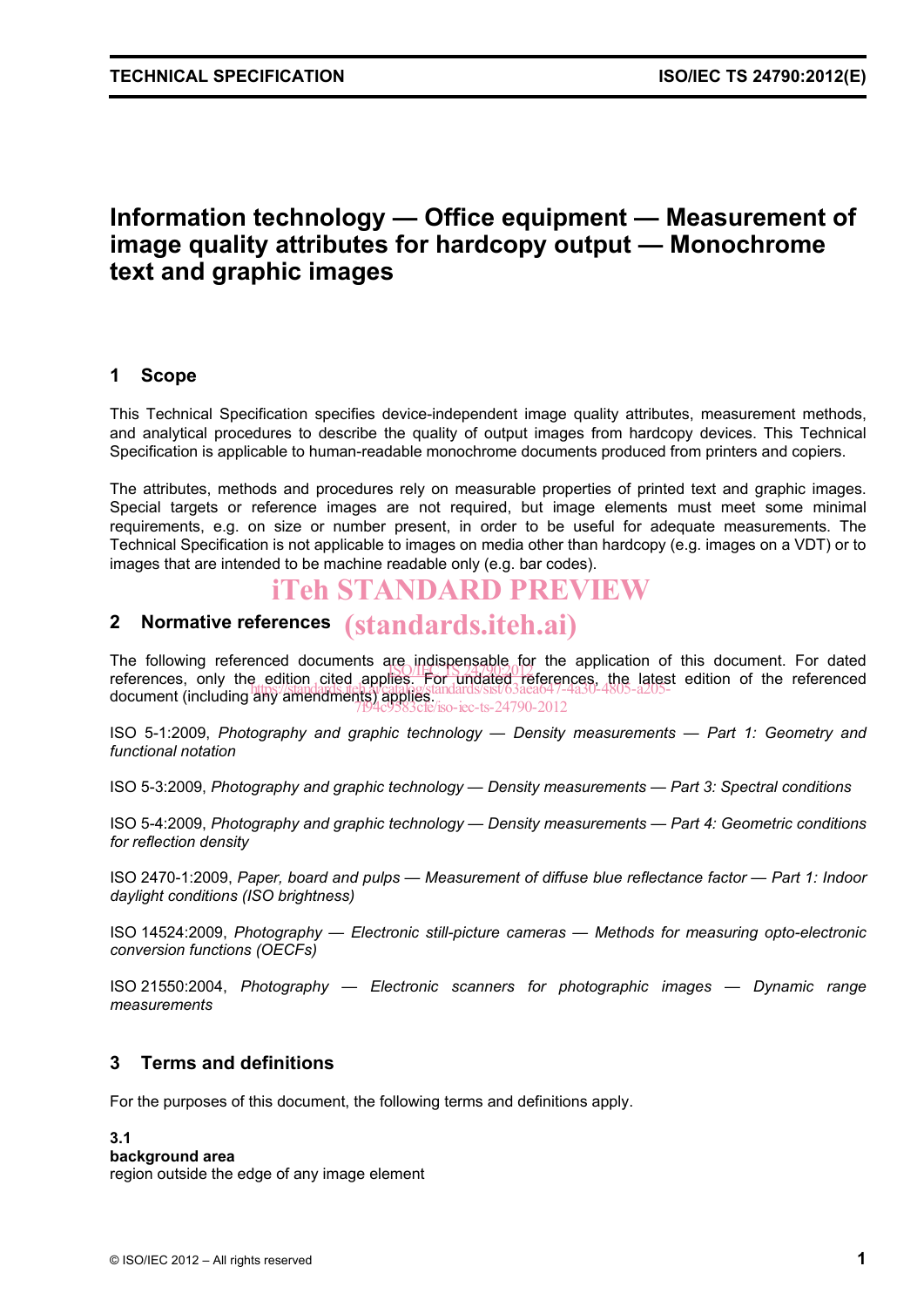## **3.2**

## **background darkness**

appearance of shade in background area due to presence of unintended colourant particles that cannot be resolved as individual marks

## **3.3**

## **background extraneous mark**

colourant particle or agglomeration of colourant particles in the background area that is visible at a viewing distance of 25cm - 40cm with the unaided eye

## **3.4**

## **banding**

appearance of one dimensional bands within an area that should be homogeneous

## **3.5**

#### **blurriness**

appearance of being hazy or indistinct in outline, a noticeable transition of darkness from line element to background substrate whose transition width is zero, if the edge is ideally sharp

## **3.6**

## **boundary**

contour by reflectance threshold

## **3.7**

## **character darkness**

appearance of blackness of a line or character image  $\bf ARD PREVIEW$ 

#### **3.8**

## **character surround area**

region runs from the outer edge of the character image or other image element out 500 micrometres regional

## **3.9**

https://standards.iteh.ai/catalog/standards/sist/63aea647-4a30-4805-a205- 7f94c9583cfe/iso-iec-ts-24790-2012

(standards.iteh.ai)

## **character surround area haze**

colourant particles or agglomerations of colourant particles within a character surround area that are visible but not resolvable as distinct marks

## **3.10**

## **character surround area extraneous mark**

colourant particle or agglomeration of colourant particles within a character surround area that is visible at a viewing distance of 25cm - 40cm with the unaided eye as a distinct mark

## **3.11**

## **edge threshold**

level in the reflectance gradient profile of an edge that is at 40% of the transition from the minimum reflectance factor (*Rmin*) to the maximum reflectance factor (*Rmax*) as: *R40 = Rmin + 40% (Rmax – Rmin)*

## **3.12**

**fill** 

appearance of homogeneity of darkness within the boundary of a line segment, character image, or other glyph image

## **3.13**

## **graininess**

appearance of unintended microscopic but visible aperiodic fluctuations of lightness (microscopic means: variations with spatial frequencies greater than about 0,4 cy/mm)

## **3.14**

**graphic image** 

images except a character and a symbol

#### **2** © ISO/IEC 2012 – All rights reserved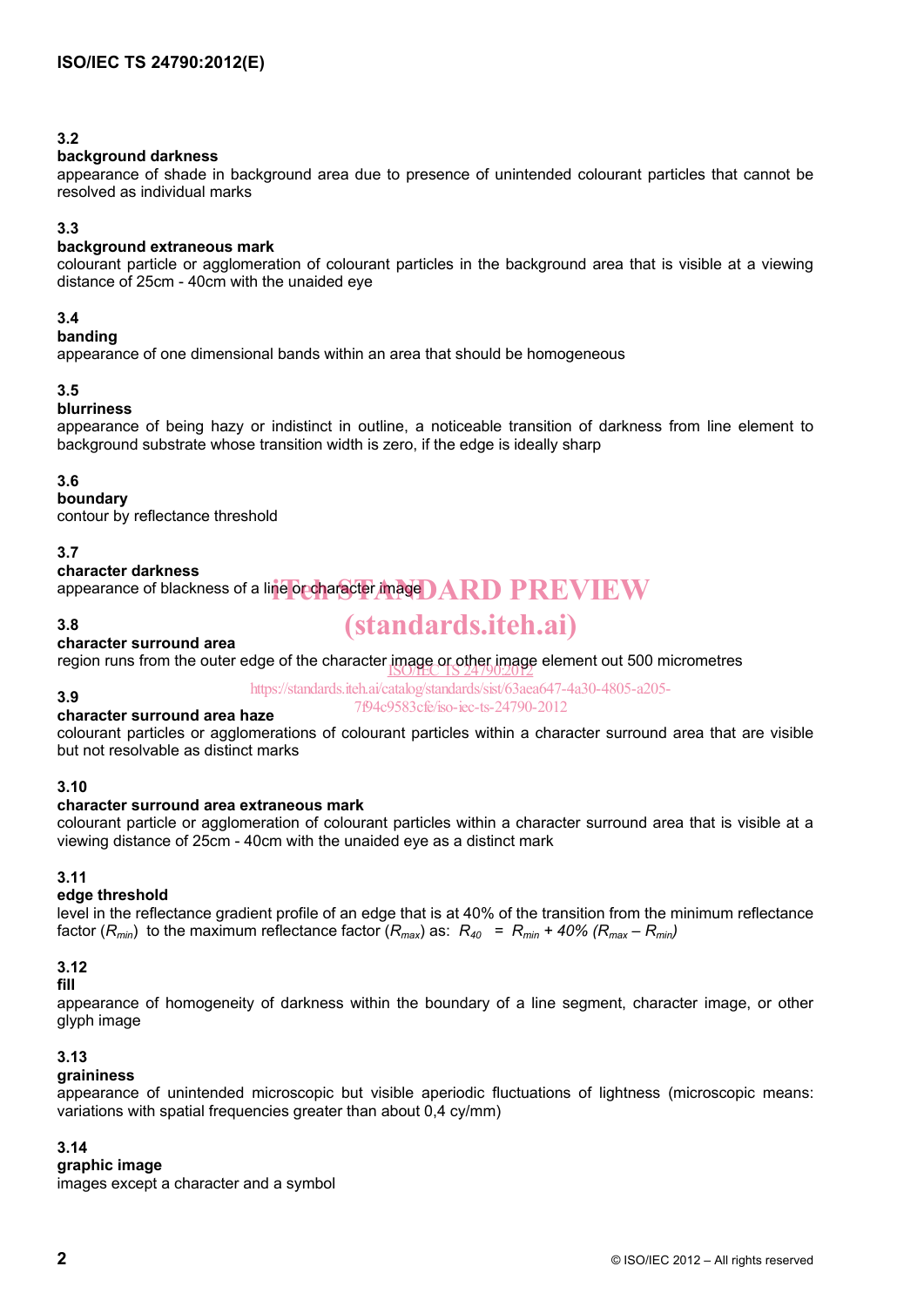## **3.15**

#### **image area**

region inside portion of inner boundary

## **3.16**

## **image element**

single, evidently intentional, object not connected to other objects

## **3.17**

## **inner boundary**

contour of points of an image element where edge gradient profiles cross a reflectance level that is at 10% of the transition from the minimum reflectance factor  $(R_{min})$  to the maximum reflectance factor  $(R_{max})$  as:  $R_{10}$  = *Rmin + 10% (Rmax – Rmin)* 

## **3.18**

## **large area darkness**

appearance of blackness of a large area graphic image element

## **3.19**

## **large area**

image area of graphical element or background that has a minimum size of 12.7 mm in both dimensions (equivalent to 600 pixels when sampling resolution is 1200 spi)

## **3.20**

**line image** 

line at least 1 mm long **iTeh STANDARD PREVIEW** 

## **3.21**

## (standards.iteh.ai)

## **line image density**

average optical density within the  $R_{25}$  boundary TS 24790:2012

https://standards.iteh.ai/catalog/standards/sist/63aea647-4a30-4805-a205-<br>NOTE The average optical density should be converted from average reflectance factor 7f94c9583cfe/iso-iec-ts-24790-2012

## **3.22**

## **line width**

average stroke width, where the stroke width is measured from edge to edge along a line normal to the center line of the image element

## **3.23**

## **metric**

measure of image quality attribute

## **3.24**

## **monochrome image**

image perceived as achromatic colour

## **3.25**

## **mottle**

measure of the appearance of unintended, aperiodic macroscopic fluctuations of lightness (macroscopic means: variations with spatial frequencies less than about 0,4 cy/mm)

## **3.26**

## **optical density**

negative logarithm to the base ten of the reflectance factor, measured using a 0/45-degree geometry, Illuminant A, and ISO visual density calibration as specified in ISO 5-1, 5-3 and 5-4 with an instrument using no polarization filters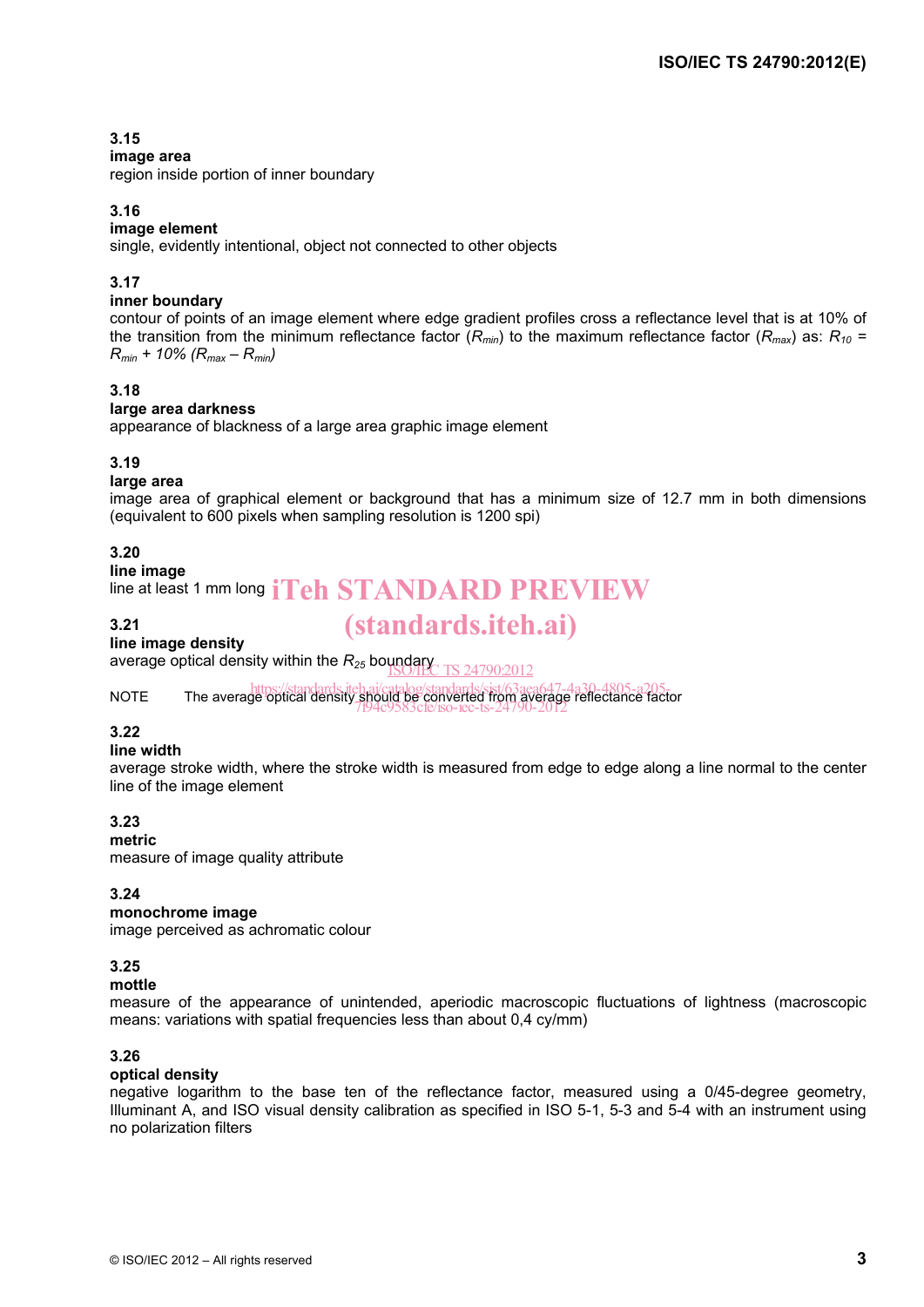## **3.27**

## **outer boundary**

contour of points of an image element where edge gradient profiles cross a reflectance level that is at 70% of the transition from the minimum reflectance factor  $(R_{min})$  to the maximum reflectance factor  $(R_{max})$  as:  $R_{70}$  = *R*min + 70% (*R*max – *R*min)

## **3.28**

## **raggedness**

appearance of geometric distortion of an edge from its ideal position – an ideal edge should be absolutely straight along the length of the line

NOTE A ragged edge appears rough or wavy rather than smooth or straight.

## **3.29**

## **reflectance factor**

ratio of the reflected flux as measured to the reflected flux under the same geometrical and spectral conditions for an ideal 100% diffuse reflecting surface

## **3.30**

#### **Rmax**

maximum reflectance factor measured by a slit aperture in the background area, typically of the substrate

## **3.31**

## **region of interest**

#### **ROI**

area (inside defined boundaries) that the user wants to analyse  $\color{red}\textbf{PREVEW}$ 

NOTE 1 ROI for character and line image attribute includes image element and background area.

NOTE 2 ROI for large area graphic image attribute is within image area. ISO/IEC TS 24790:2012

NOTE 3 The difference between ROI for character and line image and large area graphic image is shown in Annex D. 7f94c9583cfe/iso-iec-ts-24790-2012

## **3.32**

**Rmin**

minimum reflectance factor measured by a slit aperture in the image element, typically of the image

## **3.33**

**spots per inch** 

## **spi**

spots per 25,4 millimetres

## **3.34**

## **reflectance threshold**

level in the reflectance gradient profile of an edge that is at some specified percentage of the transition from the minimum reflectance factor ( $R_{min}$ ) to the maximum reflectance factor ( $R_{max}$ ) as:  $R_p = R_{min} + p$ % ( $R_{max}$  – *R*min)

## **3.35**

**void** 

visible hole or gap within a solid image area that is large enough to be individually distinguished at a viewing distance of 25cm - 40cm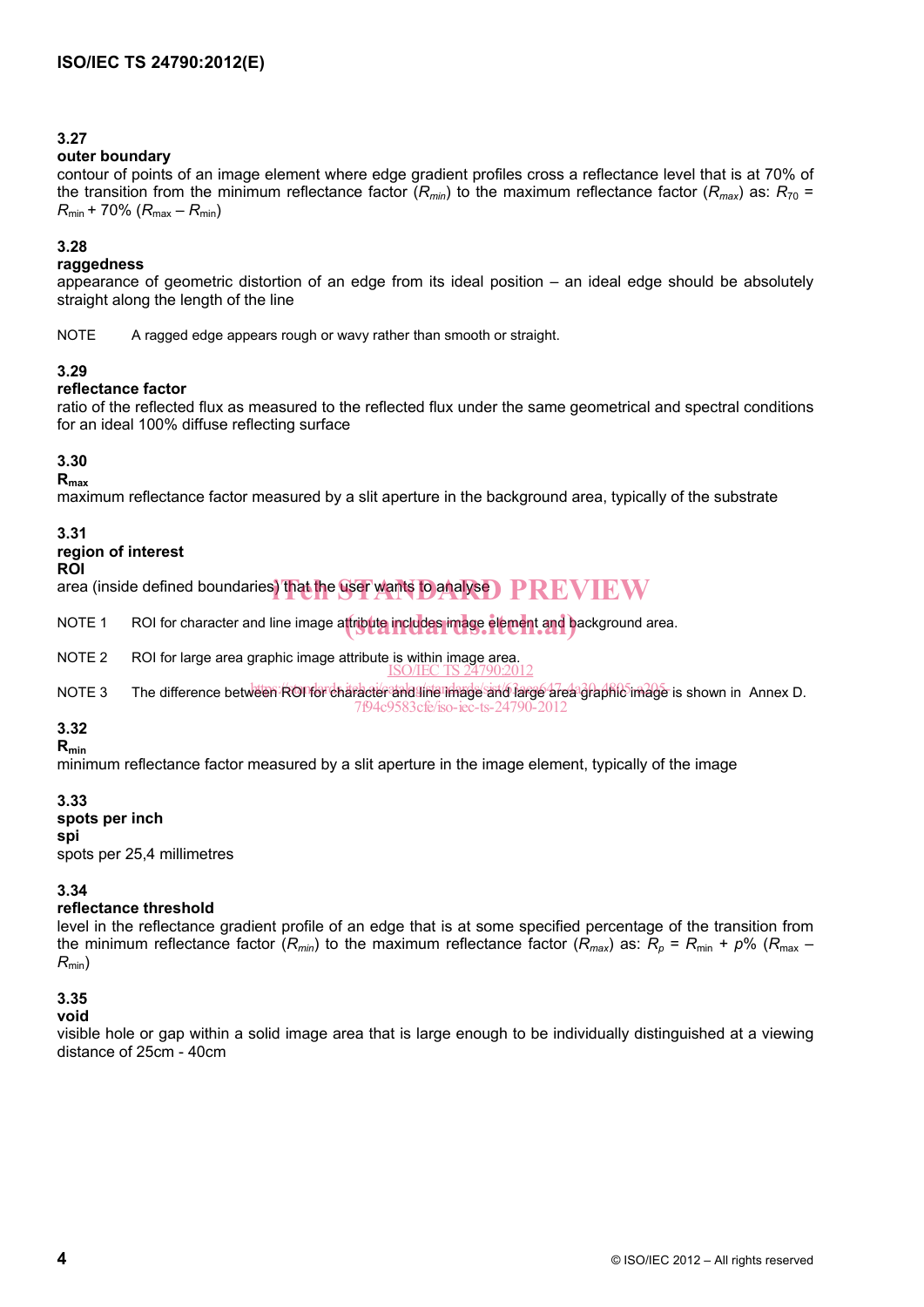## **4 Report of results and sampling scheme**

## **4.1 Report of results**

## **4.1.1 Test identification information**

The report shall include the date of the measurements, the identity of the test operator, lot identifications, etc.

#### **4.1.2 Instrument system**

The report shall include a description of the instrument system used, noting any of the specifications (see Clause **6**) that are emulated or deviated from in any way.

## **4.1.3 Conformance**

Report the results of the conformance tests, Instrument, specs, Instrument OECF, Instrument dynamic range, Large area attributes:(7) large area darkness, background darkness, graininess, mottle, background extraneous mark, void, banding, Character and line attributes:(7) line width, character darkness, blurriness, raggedness, fill, character suround area extraneous mark, character surround area haze. (See Clause **6** and **Annex B**.)

#### **4.1.4 Sampling scheme**

The report shall include a complete description of the sampling scheme (4.3) used to select the pages and images.

## (standards.iteh.ai)

#### **4.1.5 Results**

## ISO/IEC TS 24790:2012

For each attribute, the report shall include the number of samples per page and the mean, standard deviation, and range of the results for each page and for the entire  $1$ ot $\cdot$ 00-2012

| <b>ORIGINATOR</b><br><b>Test Description</b><br>Date of Report<br><b>Test Operator</b>                                                                                               | <b>XYZ Printing Company</b><br>Results of March 15, 2012 print set<br>April 2, 2012<br><b>RJC</b>                                            |
|--------------------------------------------------------------------------------------------------------------------------------------------------------------------------------------|----------------------------------------------------------------------------------------------------------------------------------------------|
| <b>INSTRUMENTATION</b><br>Type<br>Measurement and analysis software<br>Instrument OECF compensation software<br>Instrument dynamic range measurement<br>software                     | XYZ Optical Company, Model XXX<br>1200 dpi flatbed scanner<br>ISO 24790 ANALYZER by ABC Inc.<br>Auto OECF by ABC Inc.<br>Auto DR by ABC Inc. |
| <b>CONFORMANCE TESTS</b><br><b>Density Measurements</b><br><b>Spatial Measurements</b><br>Line Attributes Measurements<br>Graininess & Mottle Measurements<br><b>SAMPLING SCHEME</b> | within the tolerance<br>within the tolerance<br>within the tolerance<br>within the tolerance<br>Random Sampling                              |
| <i>LARGE AREA IMAGE ATTRIBUTES</i><br>large area darkness<br>background darkness<br>graininess<br>mottle<br>background extraneous mark                                               | Mean<br>Std<br># of samples/page                                                                                                             |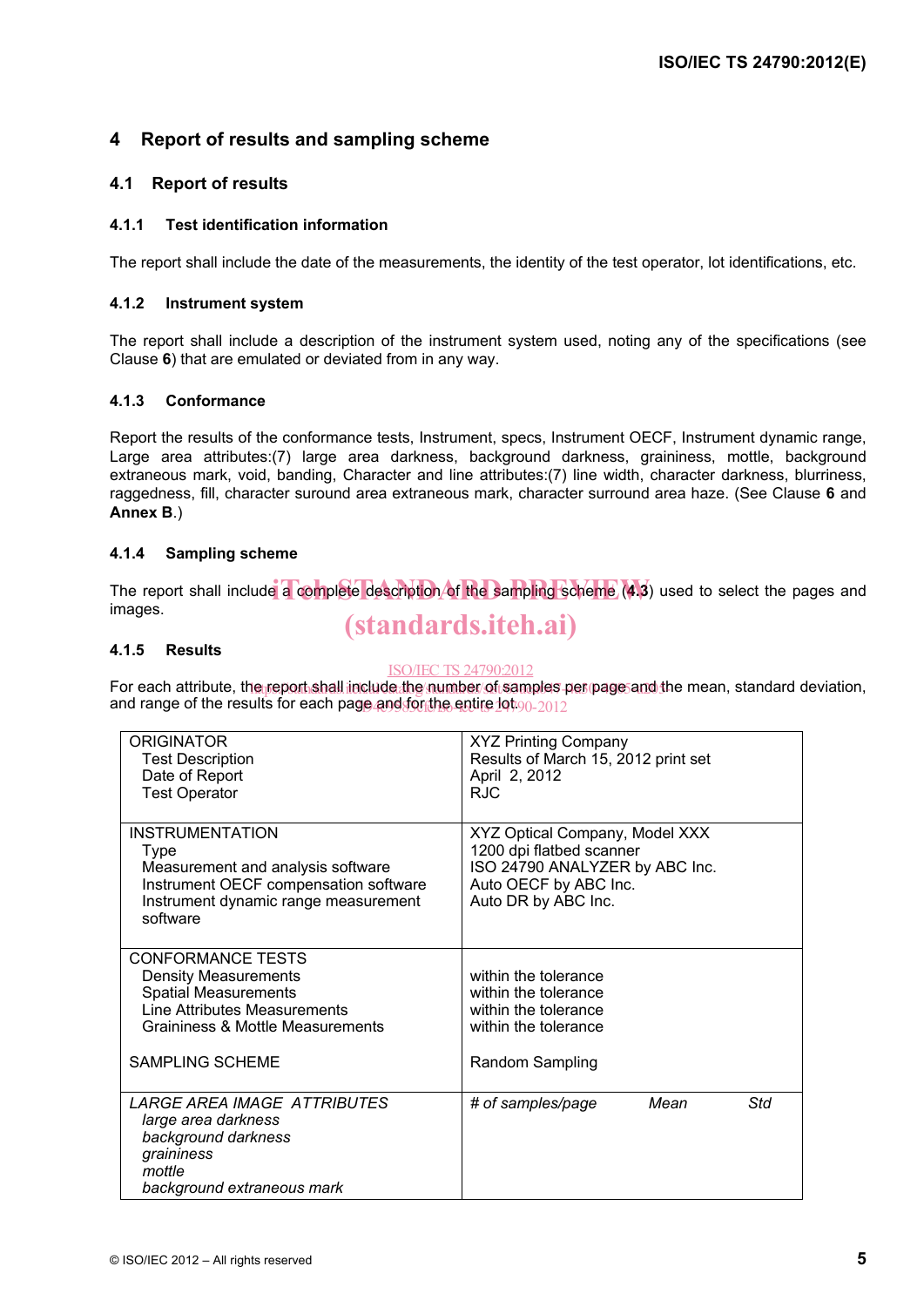| void<br>banding                                                                                                                                                                  |                   |      |     |
|----------------------------------------------------------------------------------------------------------------------------------------------------------------------------------|-------------------|------|-----|
| CHARACTER AND LINE ATTRIBUTES<br>line width<br>character darkness<br>blurriness<br>raggedness<br>fill<br>character surround area extraneous mark<br>character surround area haze | # of samples/page | Mean | Std |

**Figure 1 — Sample report of an evaluation** 

## **4.2 Sampling of pages**

The pages chosen shall be taken from a homogeneous lot. They shall all (as far as can be determined) be on the same substrate, produced with the same process, and be of the same age.

The number of pages to be sampled depends on the user's optimal balance between risk and cost and on the uniformity of the process that produced the lot.

Any sampling scheme selected shall allow for the presence of pages with defects beyond the scope of this Technical Specification (such as physical damage to pages) and pages with defects which would be Technical Specification (such as physical damage to pages) and pages with defer<br>unacceptable to practically all observers. These pages should be evaluated separately.

## **4.3 Sampling of images**

## (standards.iteh.ai)

## **4.3.1 General**

ISO/IEC TS 24790:2012

https://standards.iteh.ai/catalog/standards/sist/63aea647-4a30-4805-a205-

Three sampling schemes and the information required to specify them in the report of results are given below. Use one of these three schemes. The report shall contain enough specific information that the sampling scheme can be duplicated exactly.

## **4.3.2 Discretionary sampling**

In discretionary sampling, a human operator intervenes to select features for analysis, based on some subjective criteria.

## **4.3.2.1 Procedure**

1) For each attribute, establish decision rules for selecting regions.

Example 1 "Select the 10 regions with the highest apparent mottle."

Example 2 "Find the 3 lightest character images. Find the 3 darkest character images."

- 2) Visually inspect the page and select regions that meet the criteria.
- 3) Evaluate the attribute within each region selected.